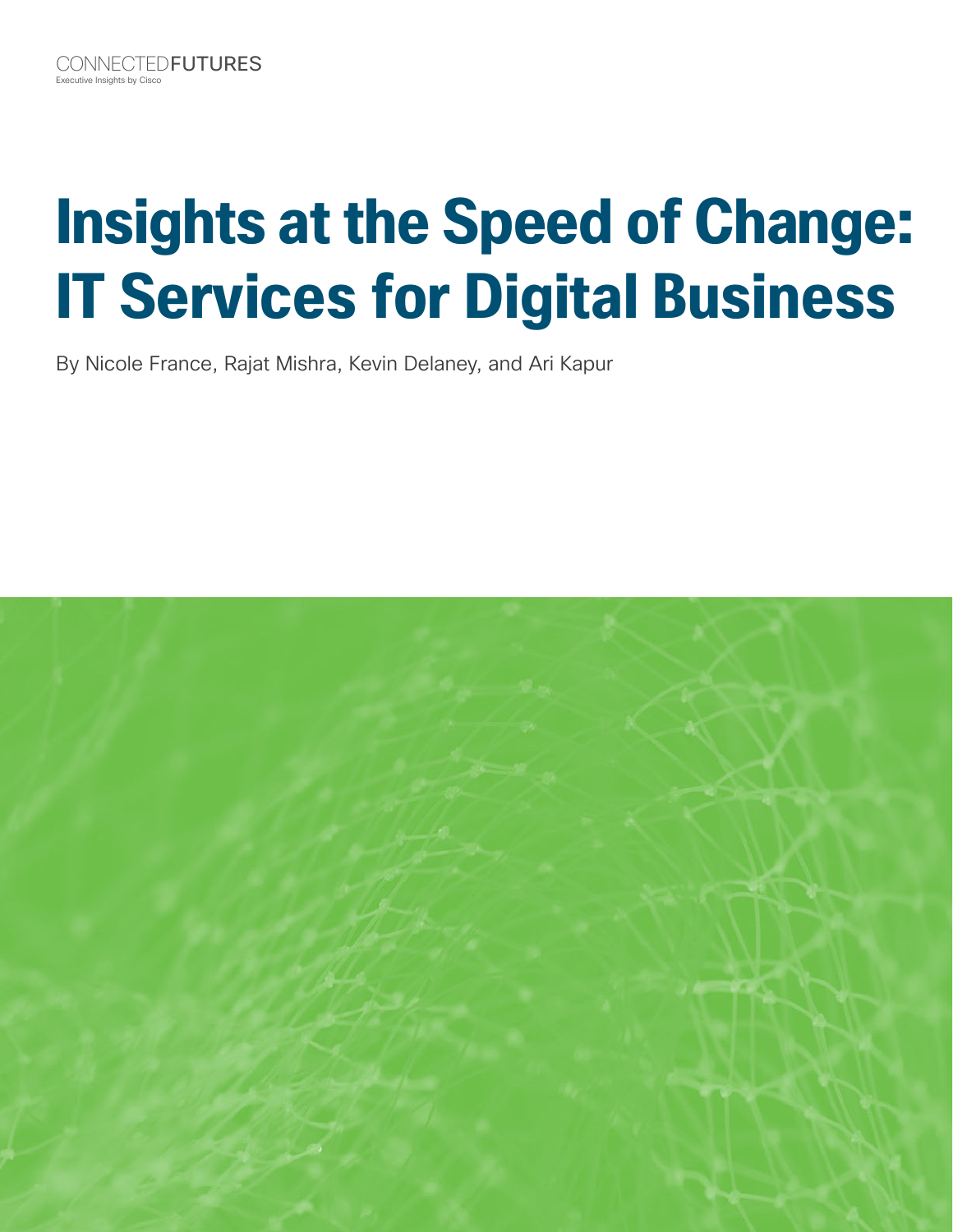Predictive analytics, artifcial intelligence, and automation yield powerful insights faster than human analysts ever could. These technology advances make digital business possible. They also make external IT services more valuable than ever before.

The ability to detect anomalies and accurately predict behavior doesn't just reduce unscheduled downtime for aircraft engines or increase the value of online retail purchases. It empowers IT departments to deliver reliable, secure technology capabilities as quickly as business operations require them.

Insights derived from data  $-$  a LOT of data  $-$  have generated a whole new class of technology services. In the hands of experts with a deep understanding of customer challenges, data insights deliver better, more efective services.

New technology services offer critical tools to manage shifting complexity, changing skill requirements, and demand for speed. By addressing these challenges, providers of IT services can become true business partners for IT departments — especially as IT's role shifts to support the wider transformation of their organizations.

In this study, we examine the major priorities and obstacles faced by IT departments in transition. We evaluate their expectations for what IT services should deliver and how new technology services are meeting those needs. Our study draws on a survey of 35 senior IT decision-makers using technology services, $1$  eight in-depth interviews with IT executives, and our extensive experience working with customers. We also include preliminary data from our large-scale IT talent survey.<sup>2</sup>

<sup>1</sup> Web-based survey of 35 executive IT services decision-makers across a variety of industries in the United States felded in September 2017..

<sup>2</sup> Preliminary results from 153 respondents in phone-to-web survey of business and IT executives across a range of industries in the United States and Europe felded in October 2017.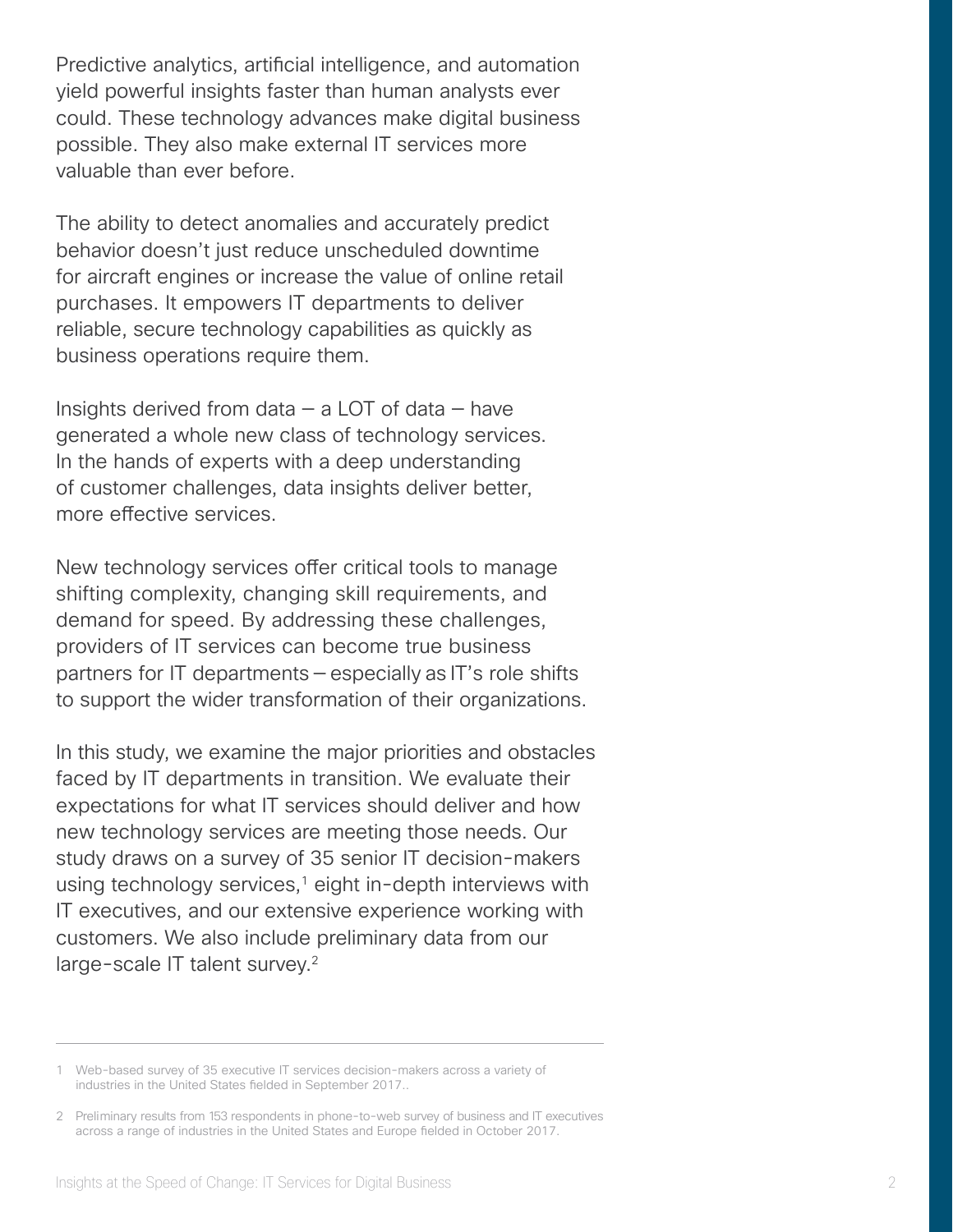### **Business expects IT to operate with the speed and fexibility of cloud**

There is one consistent theme in every conversation we have with IT executives: speed.

IT organizations face tremendous pressure to work faster and respond to an unprecedented rate of change. As the vice president of business services at one healthcare provider describes, "The speed of business and change is just increasing … Everything just keeps going faster and faster."

### **The conversation is now, 'Okay, Google and ServiceNow can do this. Why aren't we?'**

Part of this need for speed is driven by a new set of expectations from the business. The prevalence of mobile apps, software-as-a-service, and other cloud services has forever altered their views of what is possible. Business units expect internal IT to operate with the same speed and responsiveness.

"The conversation has shifted tremendously," says the former CIO and CTO of a genomics company. "The conversation is now, 'Okay, Google and ServiceNow can do this and this. Why aren't we?'"

The demand for speed is not superficial. It's driven by a major set of business changes that directly impact success or failure. Among the IT executives we surveyed, the majority indicated that their businesses are undertaking multiple areas of transformation (see Figure 1). In a competitive environment where disruption can come from anywhere, speed is of the essence.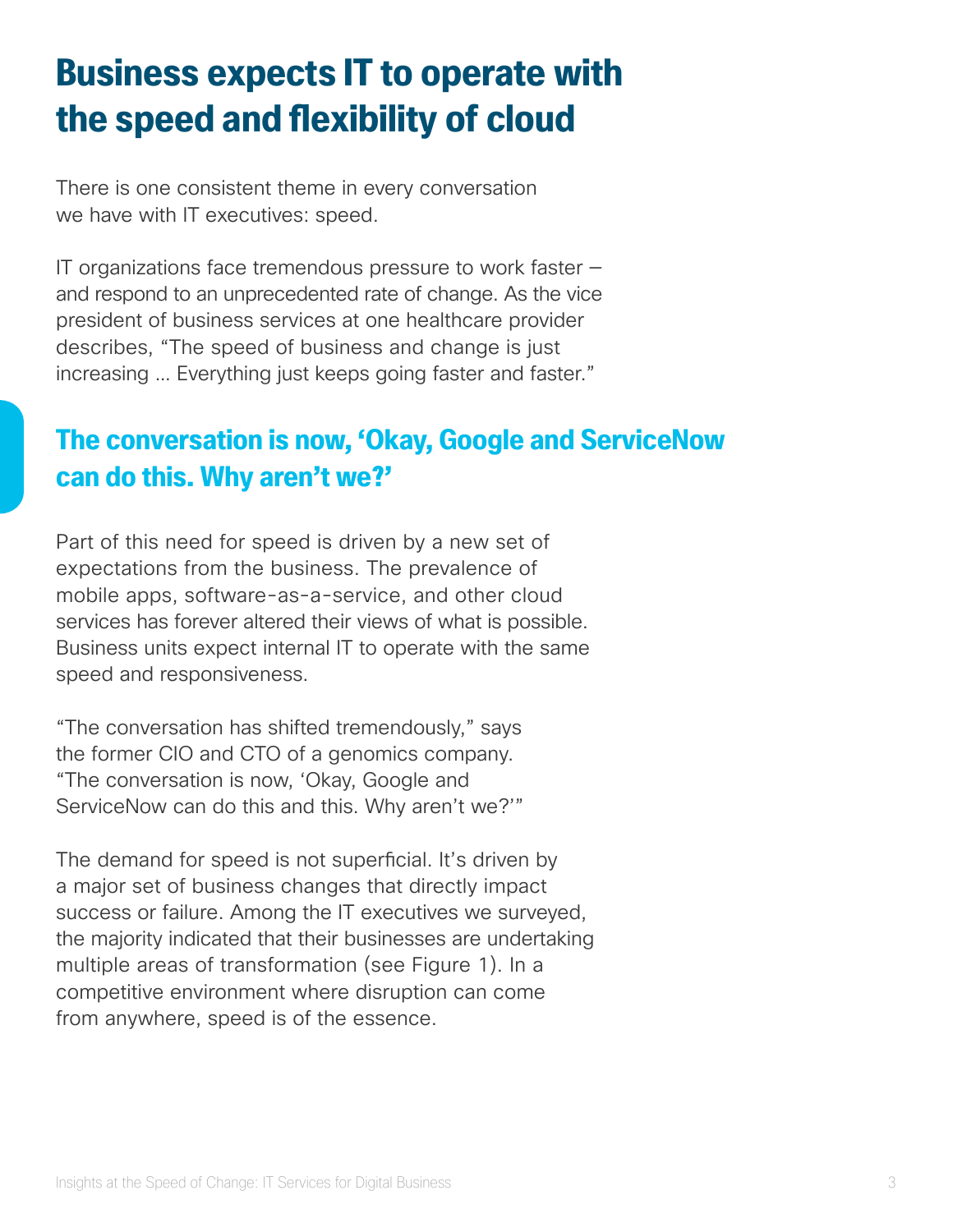**Which of the following are your organizations top business initiatives now or in the next 12 months?**



Top three current business initiatives



Transformation within the IT department mirrors what is happening elsewhere in the business. Achieving greater speed in response to the pace of change isn't simply a matter of working faster. It requires doing things diferently.

As one retail CIO put it, "You're really seeing a push for speed, but you're also seeing a push for architecting a more nimble way of doing business, a more insightful way of doing business."

Even though 61 percent of business decision-makers report they can rely on their IT department to transform their business starting from the strategy phase, 56 percent of them still believe that IT teams must fundamentally change the way they operate in response to internal business demand.<sup>3</sup>

IT departments are becoming technology advisors as much as technology providers. They must deliver an integrated, cohesive vision, but not necessarily provide all of the technology capabilities directly.

<sup>3</sup> Source: Preliminary results of Cisco's IT talent survey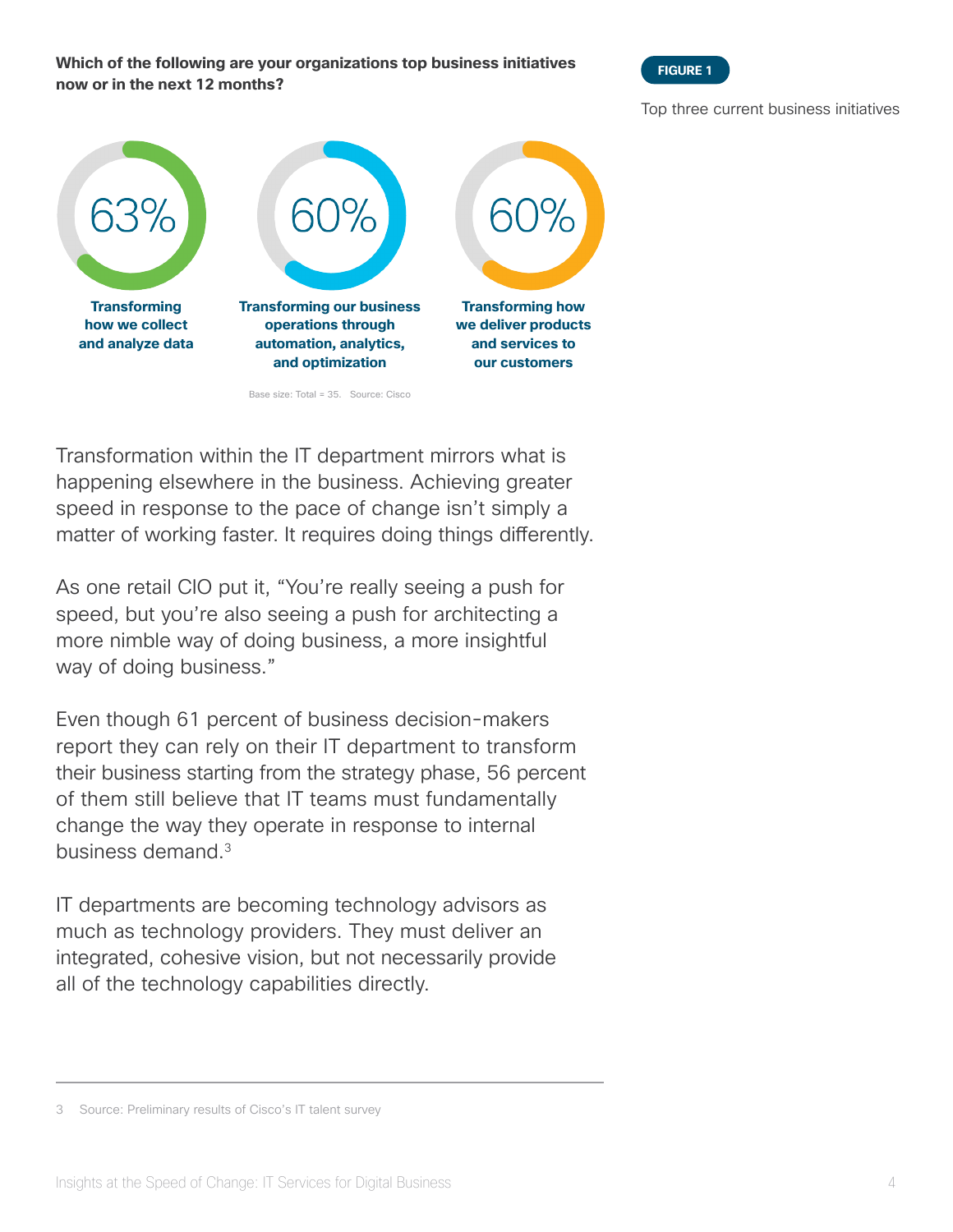### **Complexity is shifting, not disappearing**

The focus for many IT departments is shifting away from "keeping the lights on" toward understanding and anticipating strategic business requirements. With this shift in focus comes a shift in complexity. As one IT executive observes, "Your complexity has changed from maintaining that environment internally to now orchestrating the integrations between all of these [systems]." This is just one example of the shift.

On the infrastructure side, complexity means monitoring performance and defning policies rather than managing servers or configuring network routers. For business applications, confguring SaaS parameters rather than customizing code.

IT leaders want to put more effort into strategic planning that can rapidly accommodate change. To do so, IT departments must work more closely with their business operations to understand their priorities. But they must also ask some tough questions.

Many CIOs believe IT invites trouble when it assumes business units know what processes they want to support and how to do it. Automating broken or outdated processes does not deliver business improvement. Business units that implement SaaS tools without IT's involvement bring a whole diferent set of challenges.

Complexity today results from IT's need to provide consistent, secure, highly reliable business solutions that meet ever-changing business requirements.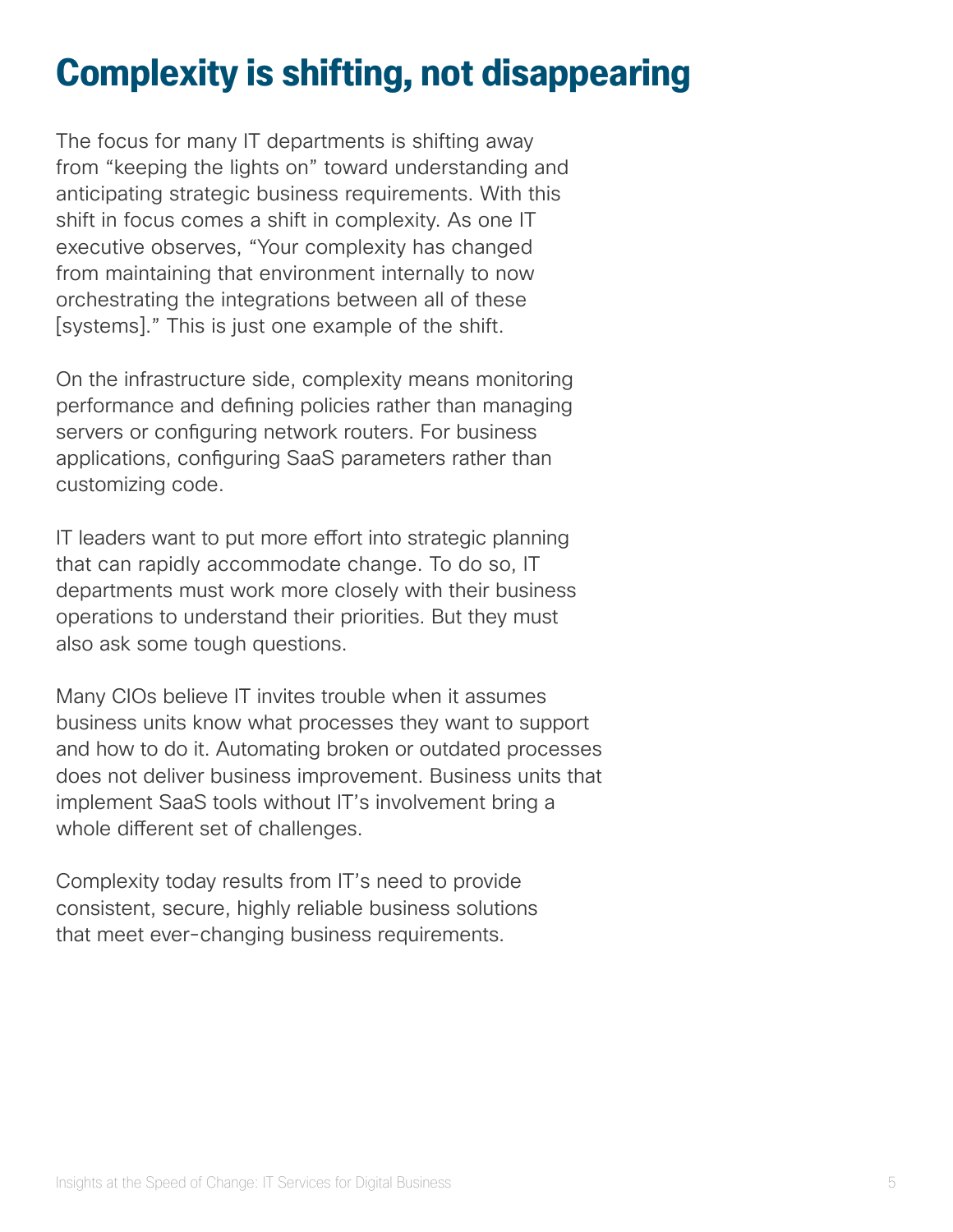### **Shifting complexity requires new skills**

As IT's focus changes, so do the skills required. New technologies drive demand for new skills. So do new ways of working, like Agile and DevOps.

Automation, especially when it is powered by machine learning, reduces time spent on repetitive tasks. Instead, strategic planning, creative problem-solving, and setting policy represent have become priorities for IT. The hot new skills are orchestrating and managing systems more broadly.

### **Whether it's application developers promoting weekly releases or fabric engineers with holistic infrastructure responsibilities, IT roles are changing.**

One healthcare organization is reorganizing its engineers to refect this change in approach. The company's director of information security described the change:

"We're collapsing the traditional roles of server engineers and network engineers and storage engineers … We're going with the concept of a 'fabric engineer'. The fabric engineer will be responsible for the connectivity, the compute, and the storage all wrapped into one. Most of that's going to be programmed through some sort of automation engine."

Whether it's application developers promoting weekly releases or fabric engineers with holistic infrastructure responsibilities, IT roles are changing.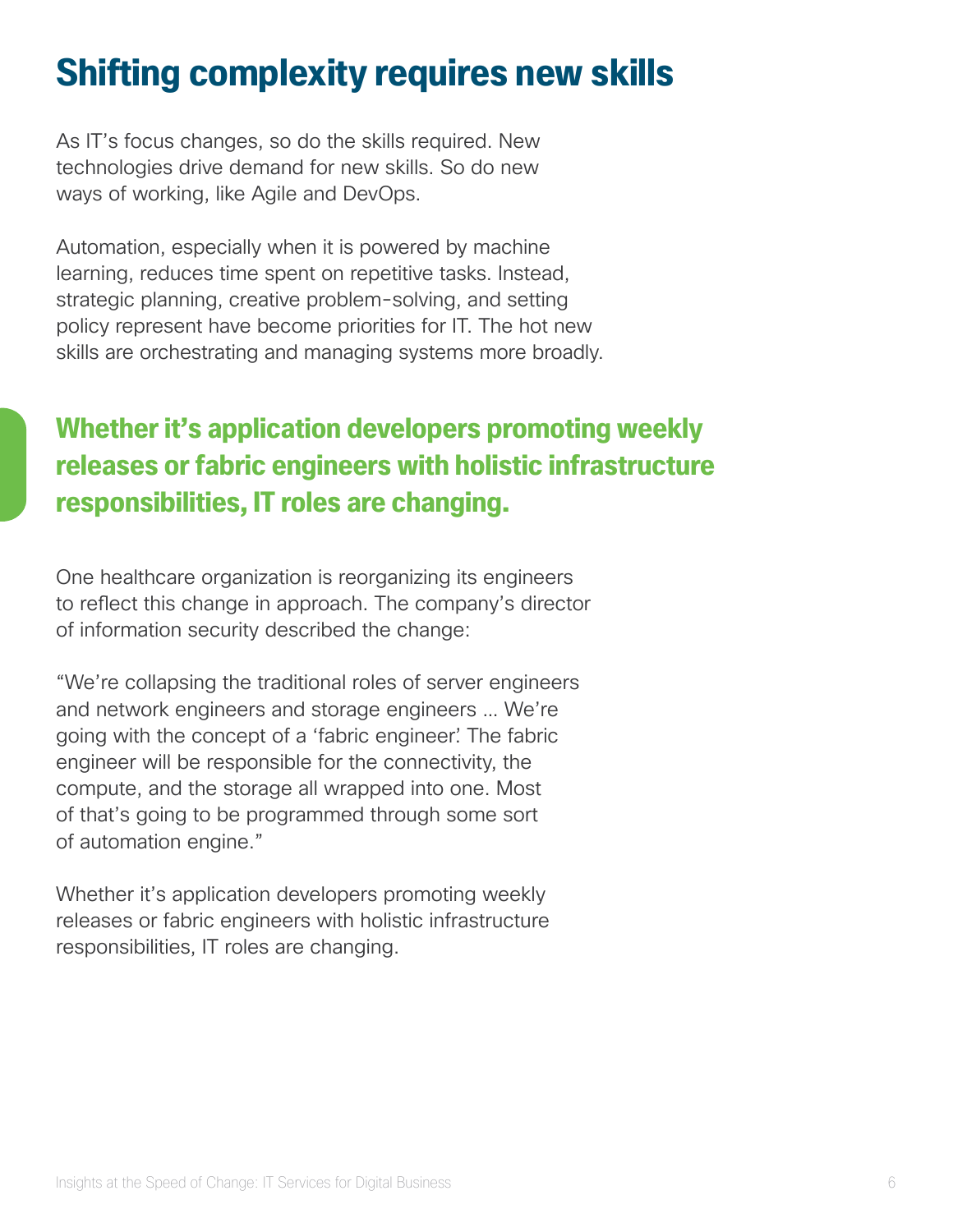### **IT services provide a critical tool**

In the midst of change and the quest for speed, IT executives turn to IT services. The vast majority of respondents we surveyed consider IT services essential to their success (see Figure 2).

#### **Using IT services is essential to our organization's success**

Completely agree or strongly agree



**FIGURE 2**

IT executives consider IT services essential

Technology services have long been an important tool for IT executives. That's no less true today, with good reason. Services help IT to concentrate internal efforts on its biggest objectives. For IT leaders, this boils down to four key priorities: focus on strategic imperatives, increasing speed, staying ahead of change, and bridging the talent gap (see Figure 3).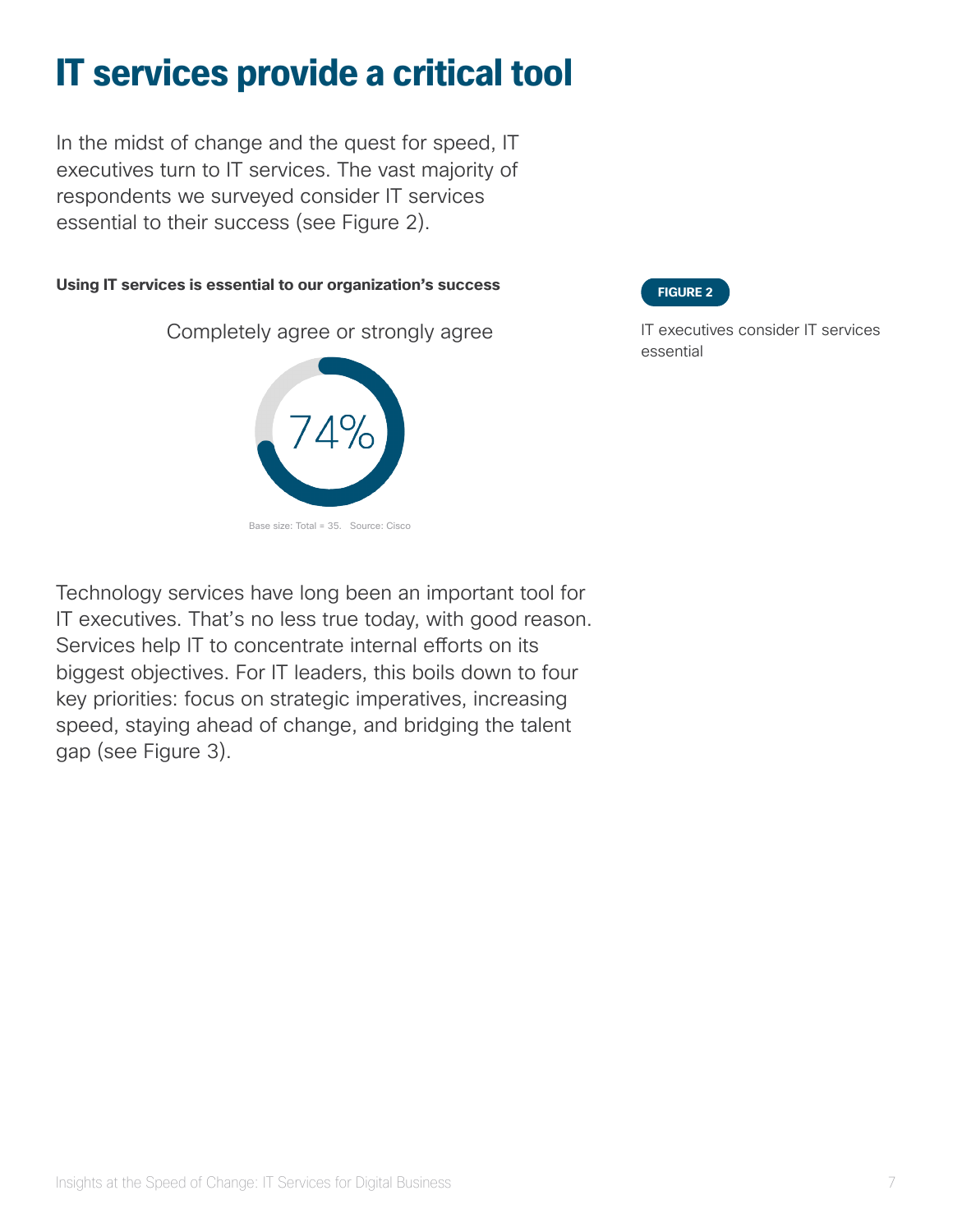

IT services are crucial to addressing strategic challenges

#### Extremely or very important attributes to fnd best ft IT services



Base size: Total = 35. Source: Cisco

The general manager of IT hosting services at an insurance company, neatly captured these challenges with a hockey analogy: "You've got to skate to where the puck is going, not to where the puck is."

This IT executive and his team are tackling all four of these issues at the same time. "The pace at which technology is changing is driving my need to say 'I can't just have my people sitting here managing the world today.' The world tomorrow is showing up so fast … we've got to be much more future-thinking. We've got to be anticipating [business] changes and understanding how all aspects of our infrastructure need to change to support that," he explained.

Where he once had a handful of staff doing occasional capacity management, the executive now has 25 percent of his team dedicated to future workload planning. Using IT services to improve and streamline ongoing operations has made this workforce shift possible.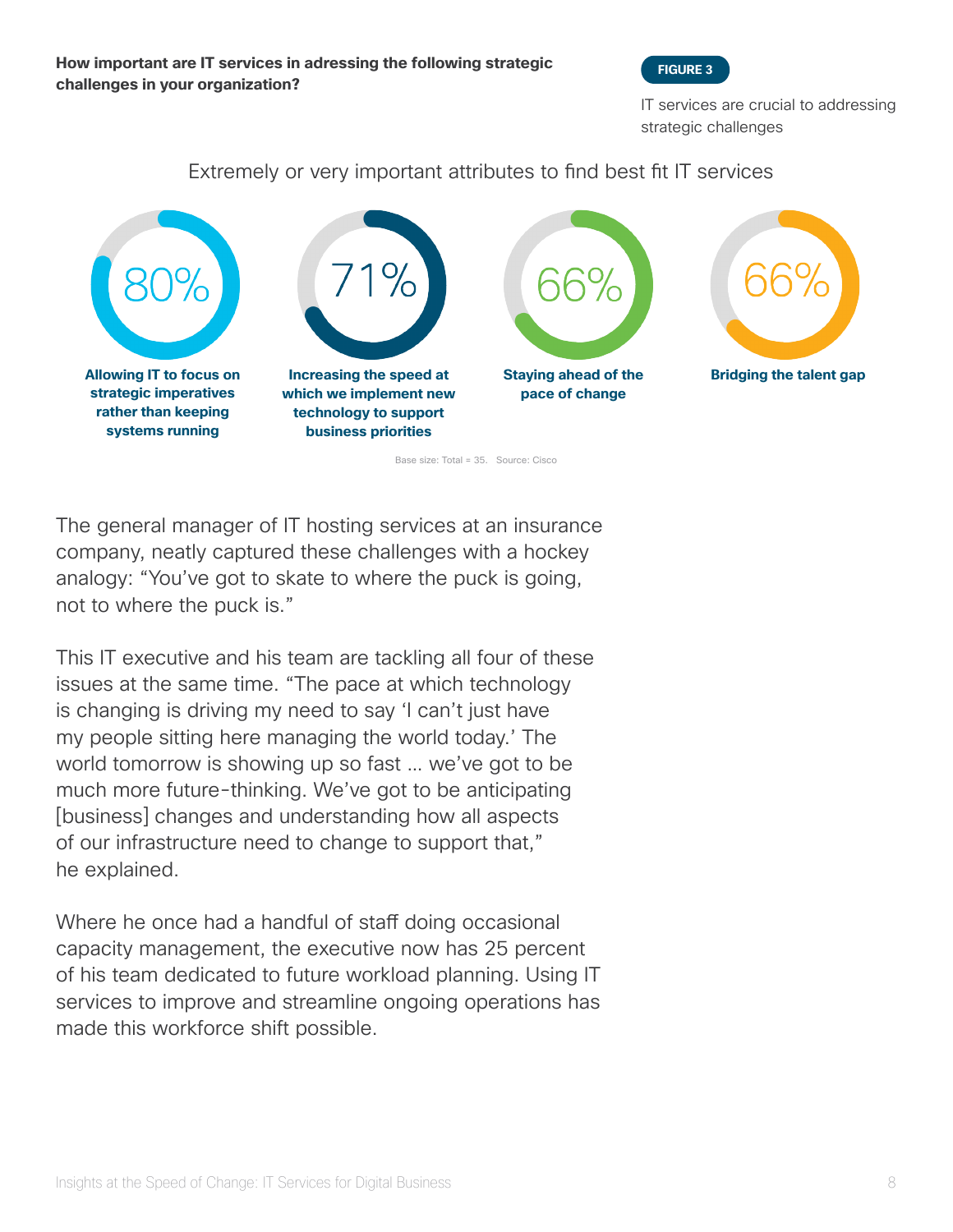### **The reasons for using IT services haven't changed**

Technology services have been around as long as information technology. There's a simple reason. For all of our advances, no technology has yet implemented, optimized, and managed itself on any signifcant scale.

Even the revolution of cloud-based services hasn't eliminated the need for services that help us adopt new technologies and maintain existing ones. In fact, when asked to rate the most critical technology gap in their organizations, 78 percent of IT executives and 69 percent of business decision-makers chose cloud.<sup>4</sup>

While new technologies continue to emerge, the motivations for using technology services haven't really changed. IT departments need access to key skills and the fexibility to scale them up and down as needed. That may be through either project-driven services or staff augmentation.

Either way, many IT organizations see knowledge transfer, from outside experts to in-house staf, as a key beneft. One retail CIO we spoke with emphasized the importance of knowledge transfer from a specialist application development provider to his own team as they adopted a DevOps model.

IT leaders are also concerned about critical coverage in key areas. Examples range from round-the-clock network monitoring to scalable enterprise application expertise. Most CIOs have decided that some areas are better left to external experts than handled by their own teams.

<sup>4</sup> Source: Preliminary results from Cisco's IT talent survey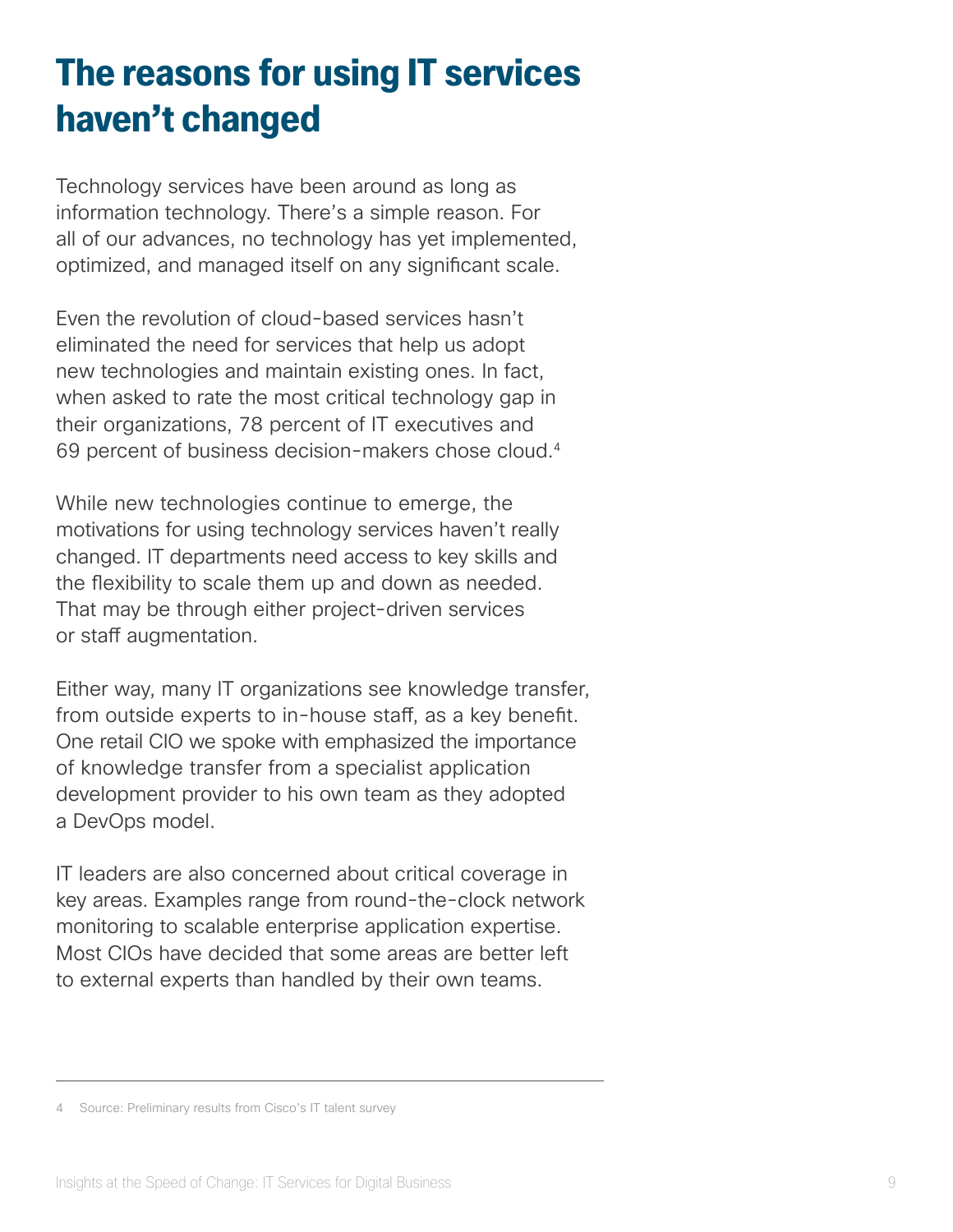The perennial  $-$  and constant  $-$  question for IT leaders is this: what is really strategic and core to my business? With all of the demands placed on internal IT, it is neither costefective nor possible to do everything. The biggest source of value IT departments have is their unique knowledge of how their IT operations support business activities. For the IT executives we spoke with, this has become the major determinant of what they build or buy.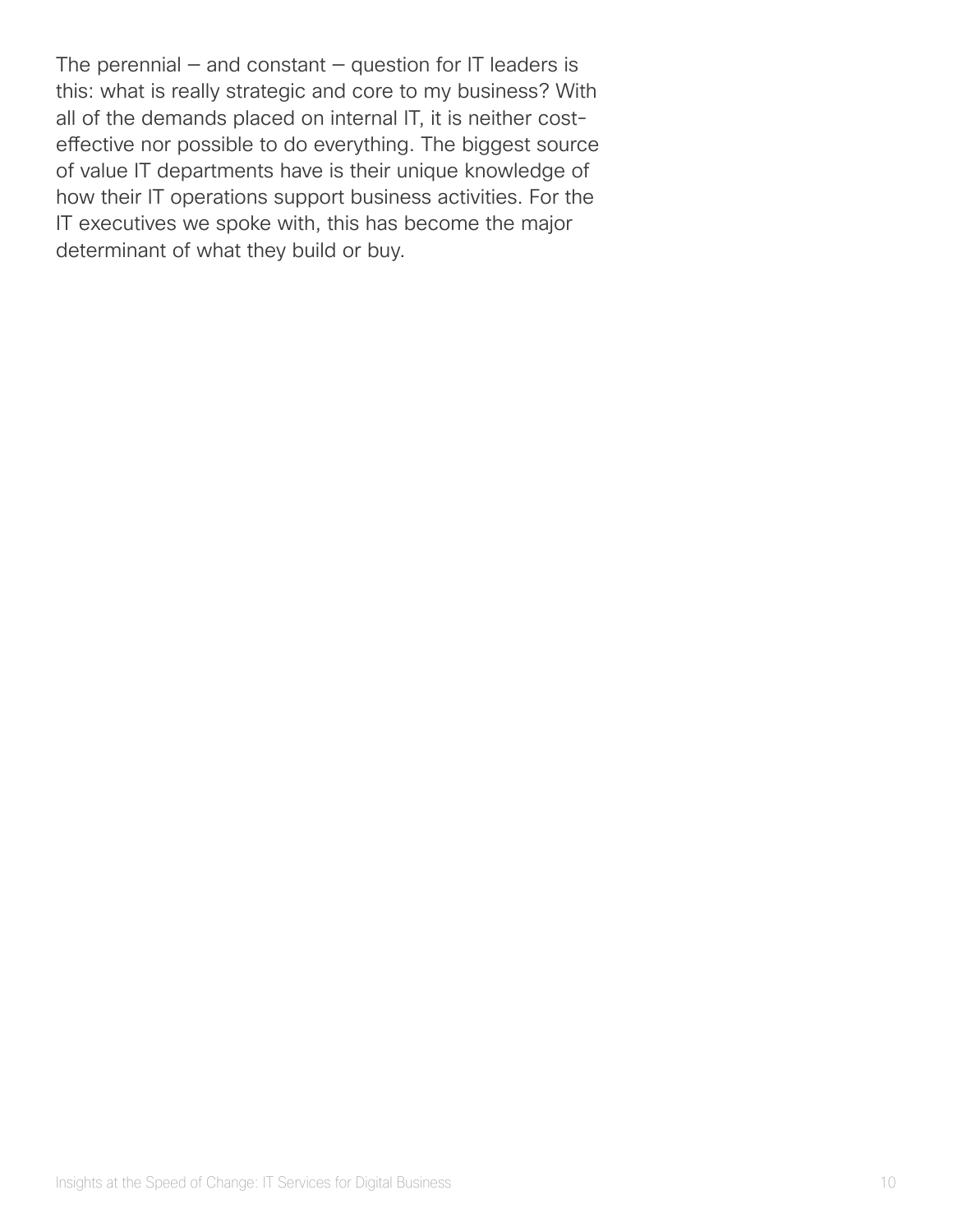### **Deep insights come from data – LOTS of data**

If the form of traditional IT services hasn't really changed, what's diferent today is the value and speed of insights they draw on. Analytics and automation have transformed IT services as radically as they have any other type of business.

One principal architect at a media company observed: "There's huge value that we've only, as an industry, barely begun to tap … very fast data aggregation, pattern recognition, proactive analysis, and autonomous learning to be able to see things faster or better than a human analyst would be able to see."

Machine learning and other forms of artifcial intelligence enable carefully calibrated analytics at unprecedented scale and speed. They can identify patterns, detect anomalies, and fnd correlations faster than teams of human experts. The result is near real-time detection of potential threats or performance issues.

The crucial ingredient, however, is data.

Any algorithm, however sophisticated, is only as good as its underlying data. This sets truly insightful technology services apart. "The computer will execute," one CIO said. "It will execute ruthlessly. So the quality has to be there. If you have crap data, all automation's going to do is give you crap faster."

The way to avoid garbage in/garbage out is with very large, high-quality data sets. Visibility into a wide range of customer environments and technologies generates the greatest ability to understand, predict, and avoid problems. This type of high-octane analysis makes it possible to detect malicious activity in encrypted data traffic without having to decrypt it.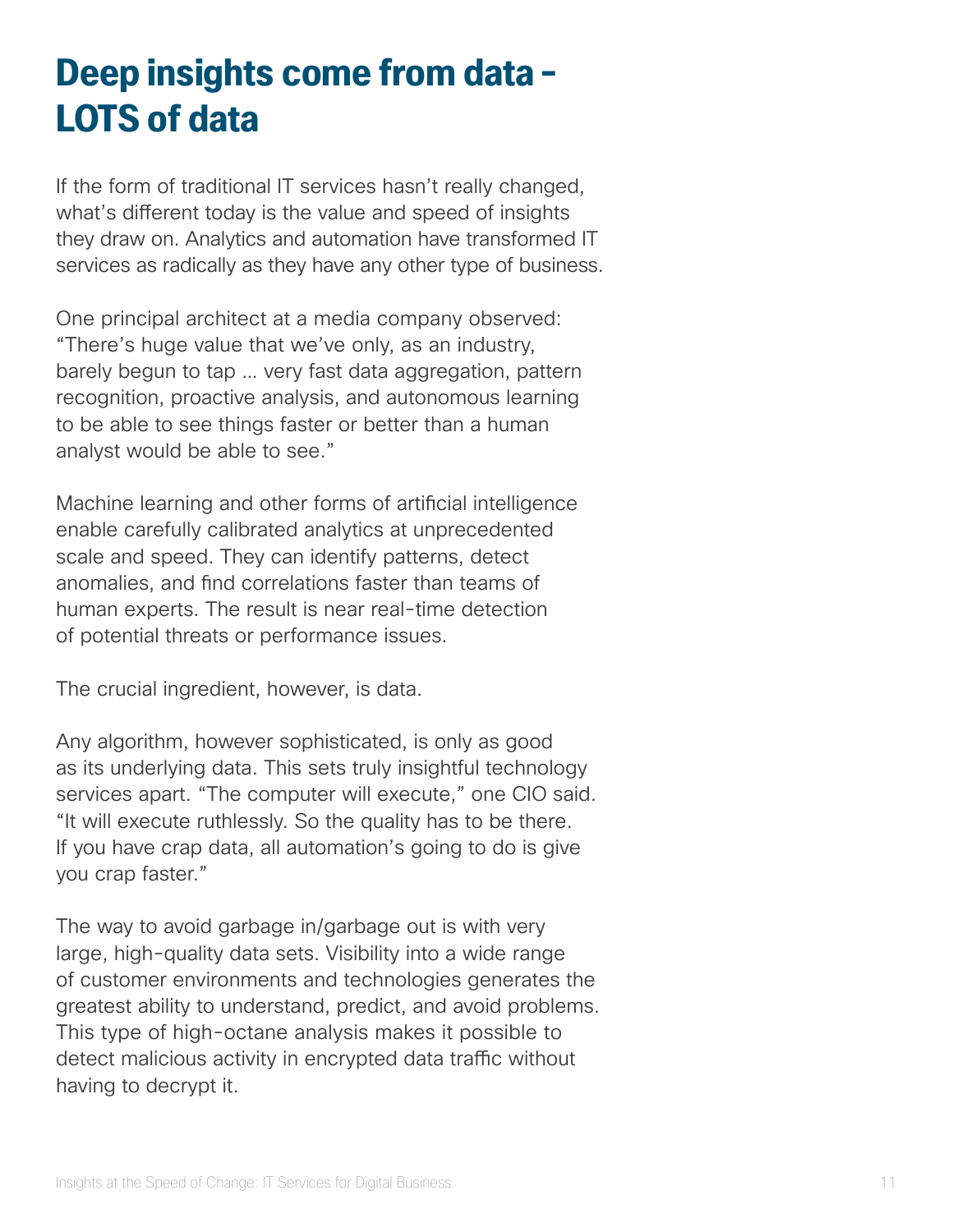### **In the hands of experts, insights become power tools**

Such insights amplify the power of a wide range of technology services. They underpin automated maintenance and support services. They reduce the manpower required to deliver these services and increase accuracy. They also make possible the kinds of predictive and proactive services that identify and avoid problems before they arise.

In the hands of experts these insights become even more useful. They dramatically reduce the time and labor required for the discovery stages of consulting engagements. Because these insights draw on a wide range of customer environments, they improve technology evaluation and optimization. With the combination of data-driven insights and human experts who understand business priorities, customers get more for their money.

The genomics CIO we spoke with stressed that the right services partner is critical, if AI is to work for the business.

"Anyone that understands well that need for automation and how to leverage the diferent technologies across these diferent platforms," he said, "is going to really dominate the market. AI is the buzzword of the day. But to turn these buzzwords into meaningful cost savings or time savings that really help businesses excel is where it's going to really make a diference."

The combination of expertise and insights — human and machine — delivers greater value, faster and at lower cost. This isn't simply a one-for-one swap between internal capabilities and external IT services. It's a step change.

With access to vast data streams, services play a key role in sharing insights and ensuring the quality of those data sources.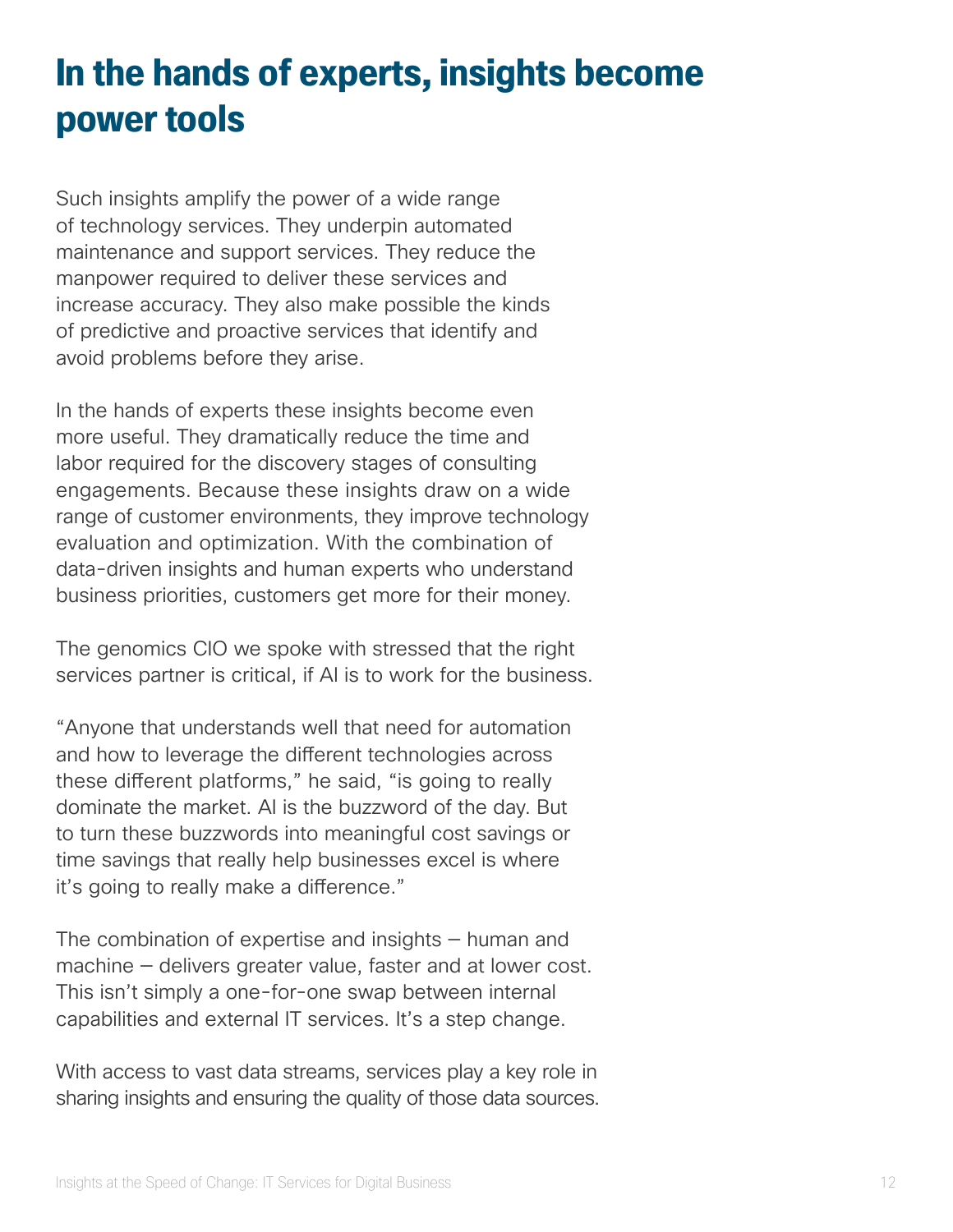### **Automation delivers speed and cost savings**

The impact of automation on IT is profound: 65 percent of IT executives believe automation is the driving force behind their business transformation initiative.<sup>5</sup> IT leaders not only anticipate the benefts of automation and AI, they expect them. Automation in particular is expected to both reduce labor costs and increase speed (see Figure 4).

**Using automation to reduce labor costs**

**Using automation to increase the spread at which services could be provided**

#### **Which of the following innovations in IT services would be most appealing in your organization?**

77% **A%** 

**FIGURE 4**

Appealing innovations in IT services

We are already seeing the benefits of automation when it comes to data analysis. These tools identify known issues and flag anomalies that human experts then examine in detail. Automation can also execute repetitive tasks based on pre-defined rules and parameters.

Base size: Total = 35. Source: Cisco

Automation really gets interesting when it's fed by machine learning and other forms of AI. Soon automated management systems will be able to do more than identify potential issues. They'll also diagnose root cause and determine the appropriate actions to avoid or fx a problem.

5 Source: Preliminary results from Cisco's IT talent survey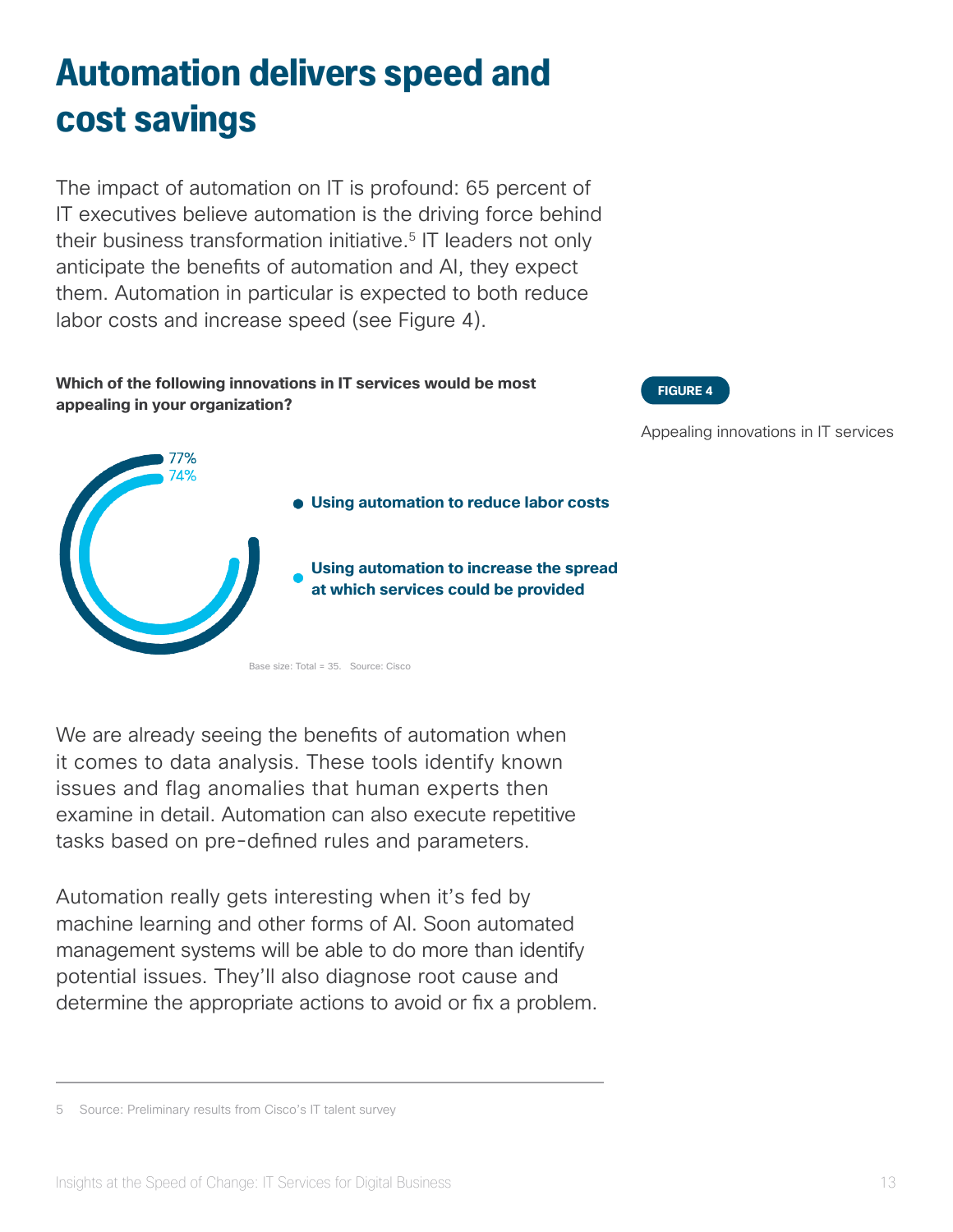Getting to that point will require understanding how these systems make those determinations — and a big leap of faith. Understandably, most IT executives are wary. The potential fascinates, but the risks give pause.

For the moment, examples of automation driven by AI remain limited. As the data sets accumulate and machine learning expands — and more IT leaders trust the results we expect to see its use expand rapidly.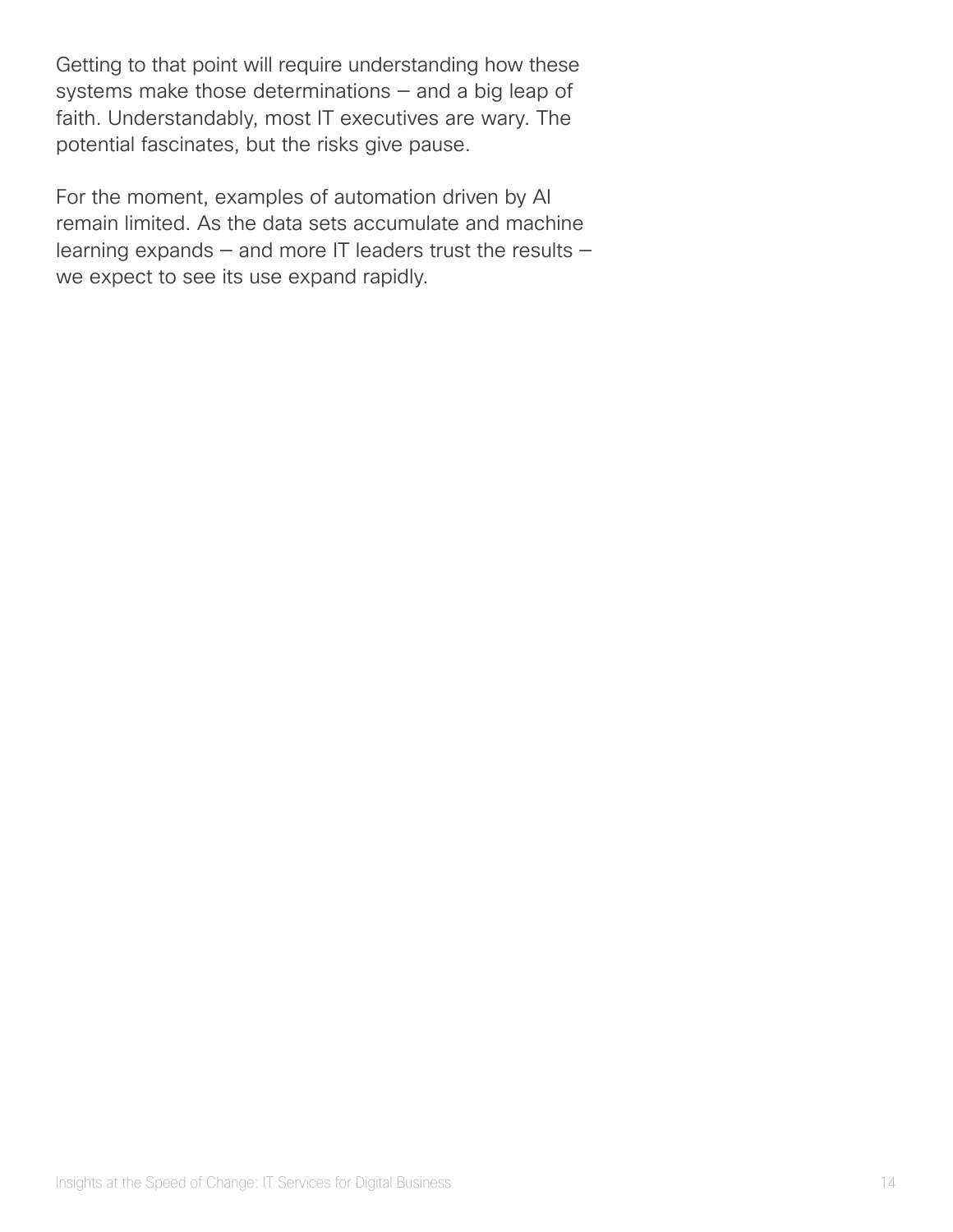### **If it isn't secure, it isn't worth it**

IT executives may be preoccupied with speed, but their primary concern, without exception, is security. This issue is top of mind for everyone with whom we spoke. It is also the most appealing area of innovation in IT services according to our survey.

Eighty percent of IT executives want a service to provide comprehensive security across all IT operations, regardless of the environment, application, data, device, or location. Sixty-six percent evaluate IT services companies on their ability to offer a holistic, integrated approach to security. Sixty percent consider it extremely or very important that external IT services provide the entire organization with a holistic, integrated approach to security.

Given that one well-publicized cyberattack can undo years of building brand equity, every internal IT team needs to be on top of security  $-$  in the most comprehensive and strategic way possible. Failure to comply with regulations for data privacy and security brings other costs.

## 80% of IT executives want a service to provide<br> **comprehensive security across all IT operations, regardless of the environment, application, data, device, or location.**

Most IT teams expect to maintain their own core competencies in security. But many fnd it critical to augment those abilities with outside insight drawn from the data and experience of many companies. That outside perspective and connection to a wider community — from external services with deep experience and relentless focus on constantly evolving threats — can be saviors.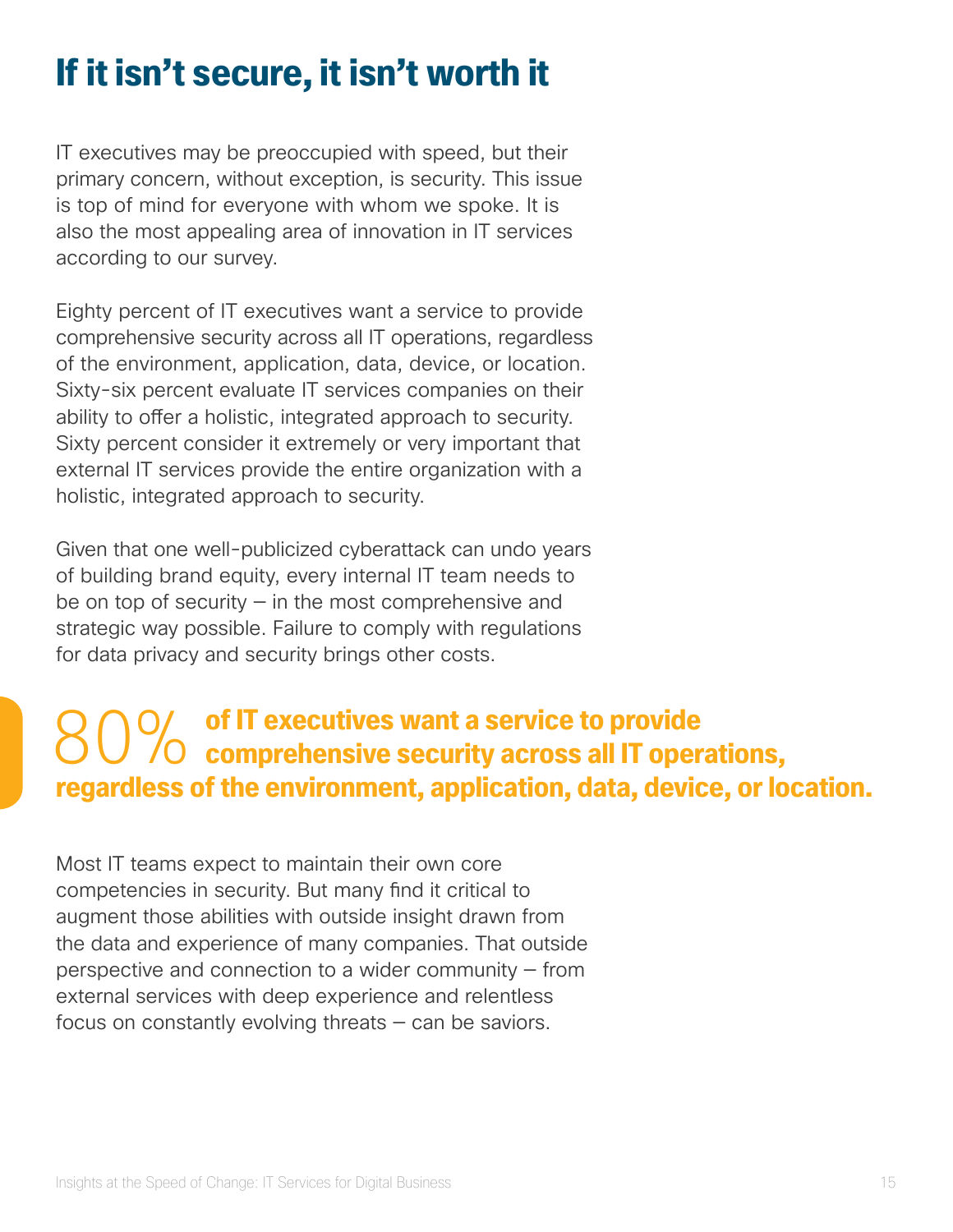"I might have an internal team that will do a preliminary penetration test to see if they can hack into the application," said the CIO of travel company. "But, I am constantly getting multiple companies to come in and do that penetration testing also. I've had situations where the third company that I've brought in to do a penetration test has found something that the previous two companies haven't."

Beyond brand equity and threats to personal data, security services ensure the safety of mission-critical functions that simply cannot afford disruptions from a cyberattack.

The genomics company CIO, for example, talked about medical devices at the edge of the network that monitor patients' vital signs. Managing compliance and protecting the security of critical data in the healthcare space could not be more important.

"Those vital signs are critical to, in some cases, immediate responses and reactions to your treatment," he said. "To not have that edge computing device and resulting data be managed in a very compliant and risk-secure manner could mean life or death."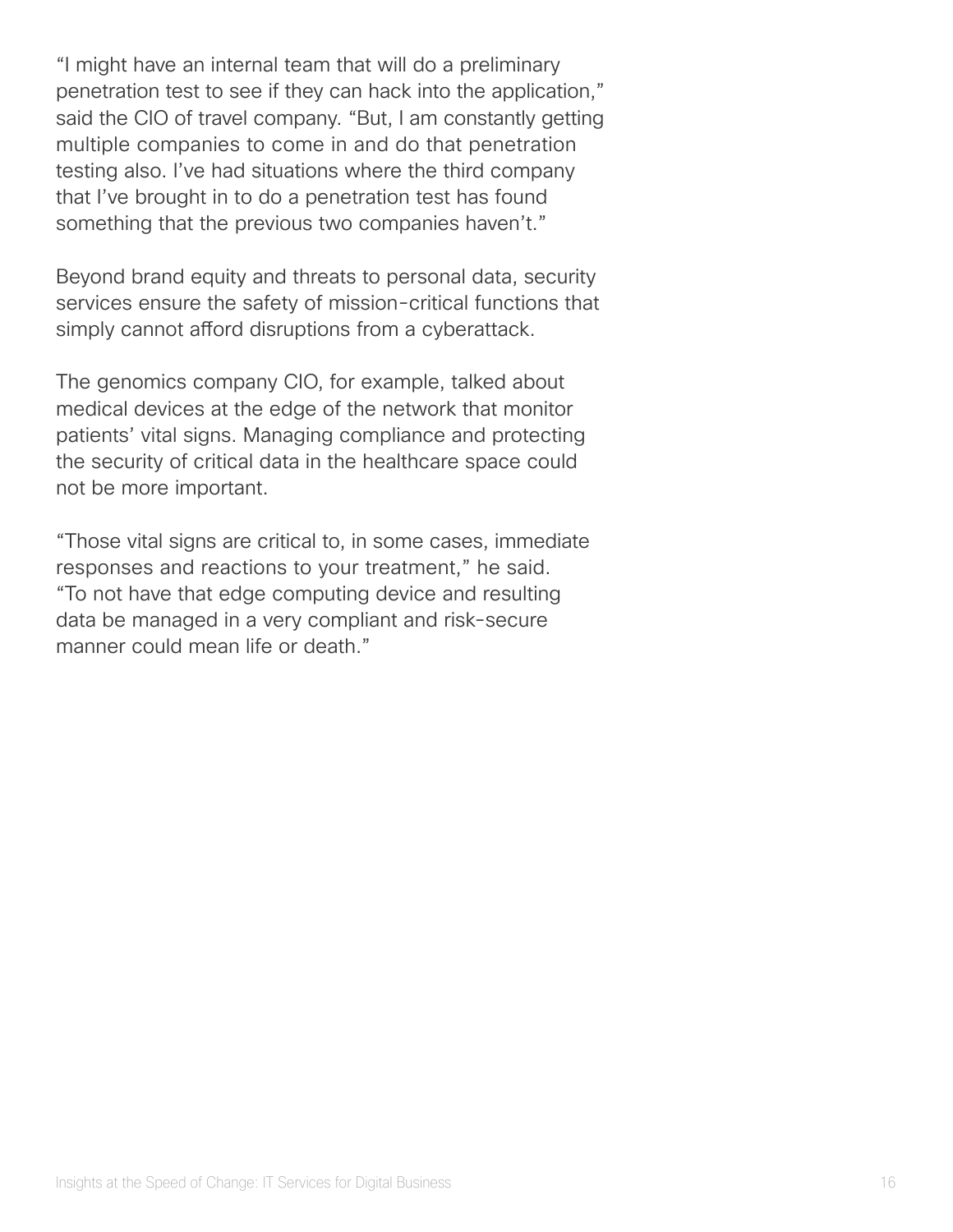### **IT services need to support multivendor and open source environments**

All of our conversations with IT leaders make clear that they expect IT services to deal with the realities of their IT environments. They have a wide range of technologies from diferent suppliers. And they increasingly incorporate open source, to varying degrees.

Indeed, 60 percent of those we surveyed evaluate IT services based on their ability to manage a complex, heterogeneous environment.

The insurance company executive explained, "It's never going to be a hundred percent one vendor's environment. People have to be able to monitor and react to multiple sets of technology." He adds, "Not only do you have to beat some extra capability [your customer] can provide in-house, but you have to be pretty open to being an expert at doing what you're doing on your set of technology or someone else's set of technology."

# 60% of those surveyed evaluate IT services<br> **batem was an analyzement heterogeneous environment.**

IT services that don't accommodate whole classes and categories of technology don't pass muster. Customers can't afford the time it takes to make all of their suppliers play nicely together.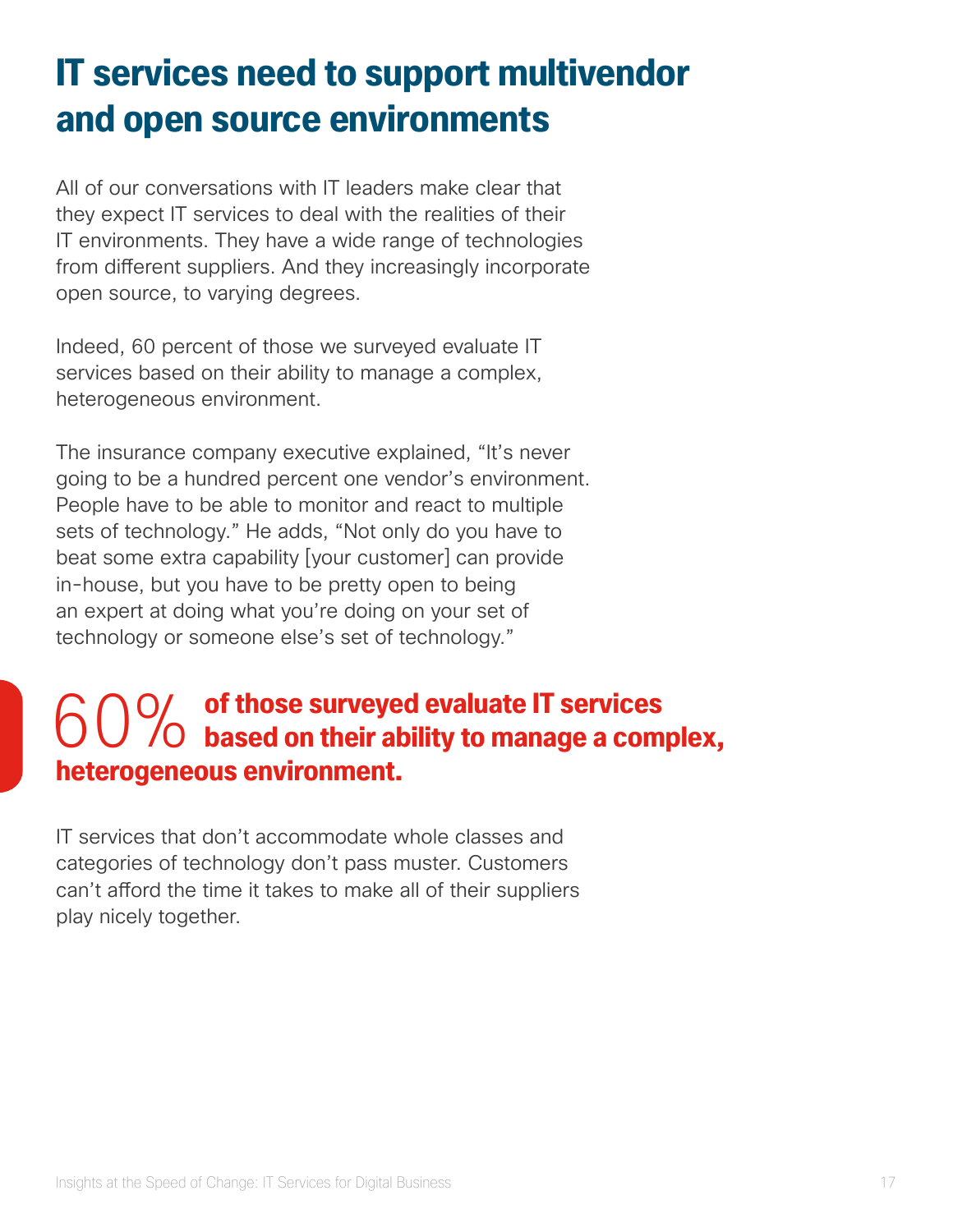"The whole idea of open source used to be so foreign to an IT organization because we didn't want to put our organization at risk," says one retail CIO. "And yet now, if you look at where innovation is occurring, it's occurring primarily in the open source community and it's being adopted by the companies that then deliver it as a service. I see that as something that we look at as a way to get speed."

Technology services that aren't designed to incorporate the open-ness that most IT departments expect simply don't meet today's needs.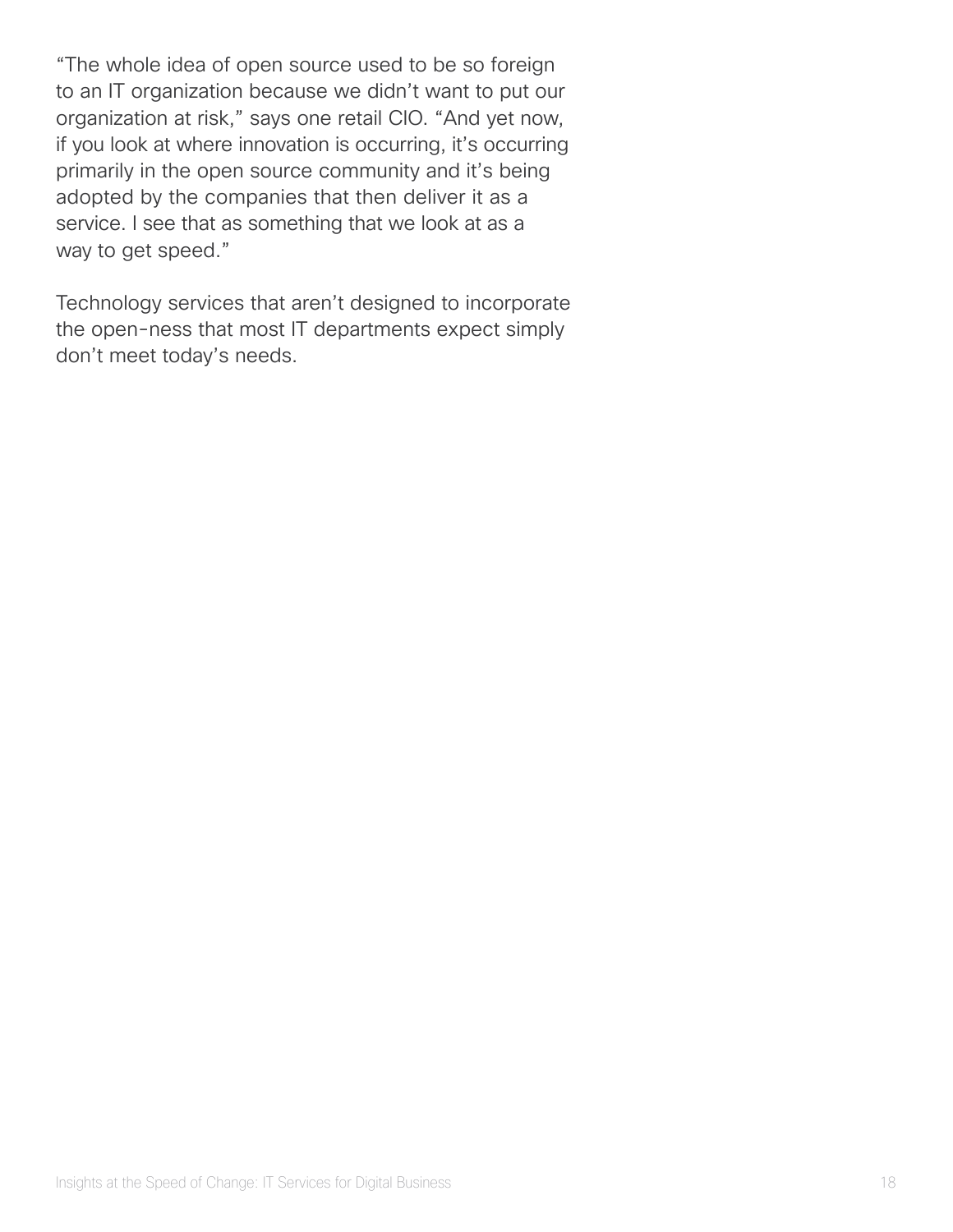### **Buying into the ecosystem: insights, foresight, and relationships**

IT services promise technology solutions. But that is only part of the equation. There is exceptional value in their access to vast troves of data and insight, the depth of their experience, and the scope of their ecosystems.

As the respondents to our survey indicated, they want more than just technical skills from their IT services providers. They expect them to fll their gaps, avoid problems, and anticipate what's coming next (see Figure 5).

#### **How important are each of the following attributes when deciding which provider of IT sevices best fts your organization's needs?**

Extremely or very important attributes in the solust skills to fnd best ft IT services



**have internally**



**that are able to predict potential IT issues and take action to avoid them**

Base size: Total = 35. Source: Cisco



**practical solutions**

#### **FIGURE 5**

IT Services must deliver more than

As the principal architect we spoke with stressed, such added qualities can be true diferentiators for services.

"They are also competing on access to their ecosystem," he said, "and the insights and learning that happen in that ecosystem. So you know when you buy into this ecosystem, you are not on your own."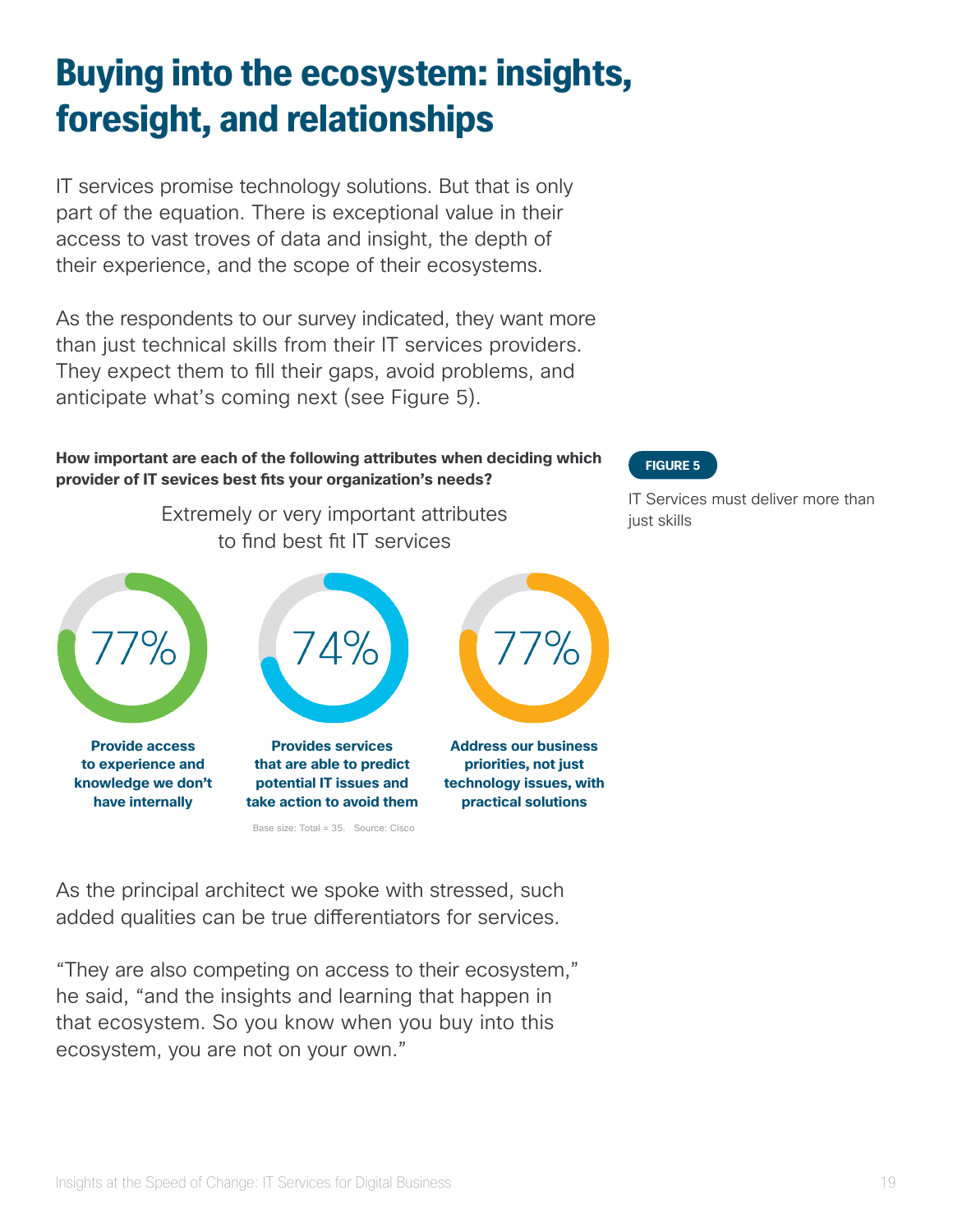One healthcare IT executive spoke of fnding the right balance between internal and external talent. "In services, it's a constant 'make-buy' decision," he said. "Is this something that I want to do myself? If I don't have the talent to do that, I'm going to go out and try and grow this talent or buy this talent on the market."

Deep insights refect the new dimension expected in technology services. Analytics and machine learning must combine with prescient, predictive, and highly intuitive human expertise.

Beyond that, IT is expected to be closely aligned with business outcomes, using technology to directly impact growth, innovation, and the bottom line. Ecosystem partners can connect the dots for customers.

"There are so many services coming about that it's mindboggling," said a retail CIO. "But you want to be able to turn that data and information and use it to really drive the company, and the old technologies just don't cut it."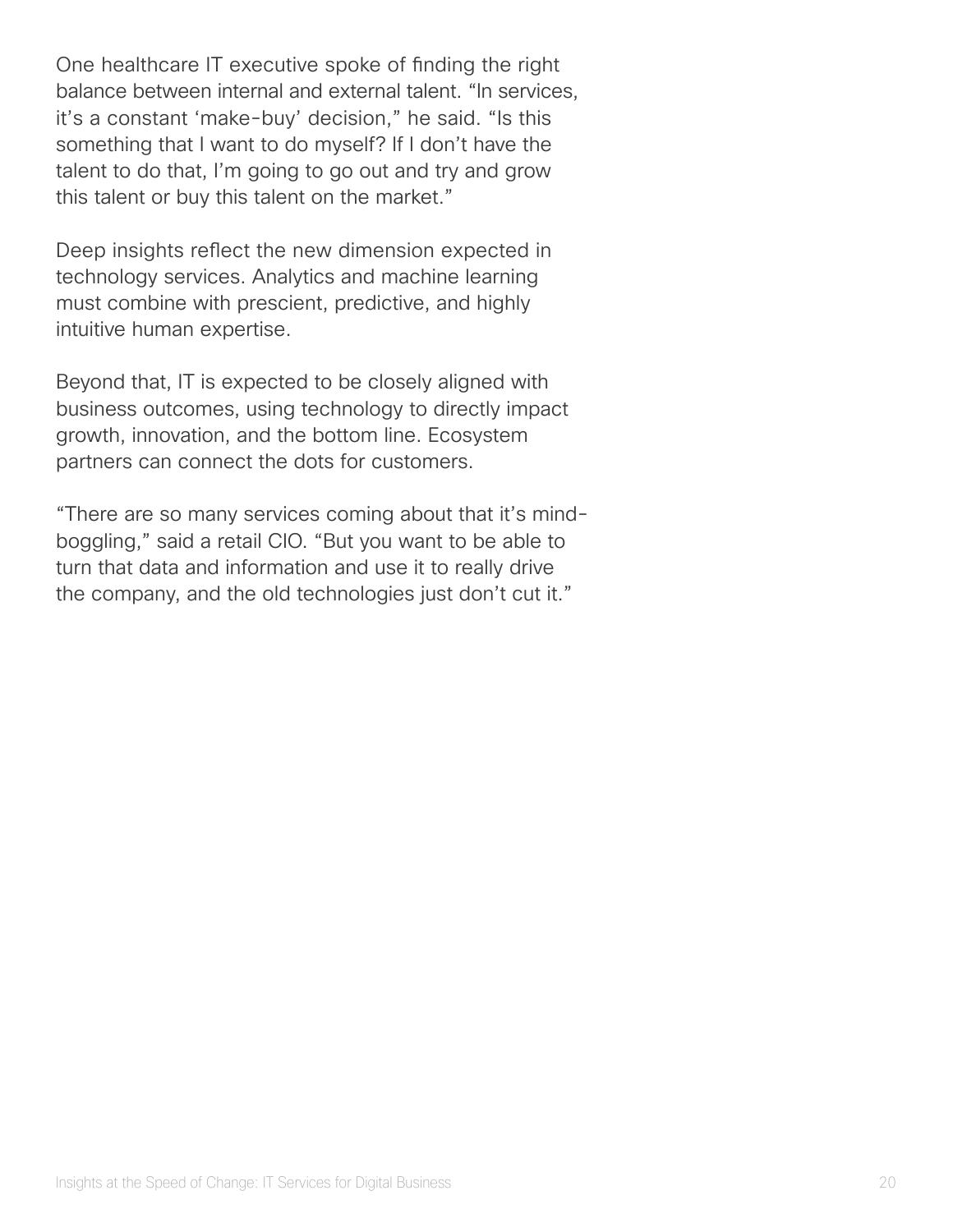### **Technology services must help manage the big picture**

Efective technology services provide insights based on understanding a wide range of customer environments. They deliver unique insights because they draw on large data sets across many customers. Predictive analytics and automation make it possible to identify important patterns and detect potential problems. In some cases, AI-driven automation already takes steps to address them.

These valuable insights feed an extensive range of services that makes all of them more useful. That includes everything from securing against threats and improving service quality to anticipating business requirements and determining the best technologies to implement.

This combination of data and expertise is transforming the way technology services support business agility. It makes IT services providers invaluable business partners. And not a moment too soon for IT leaders.